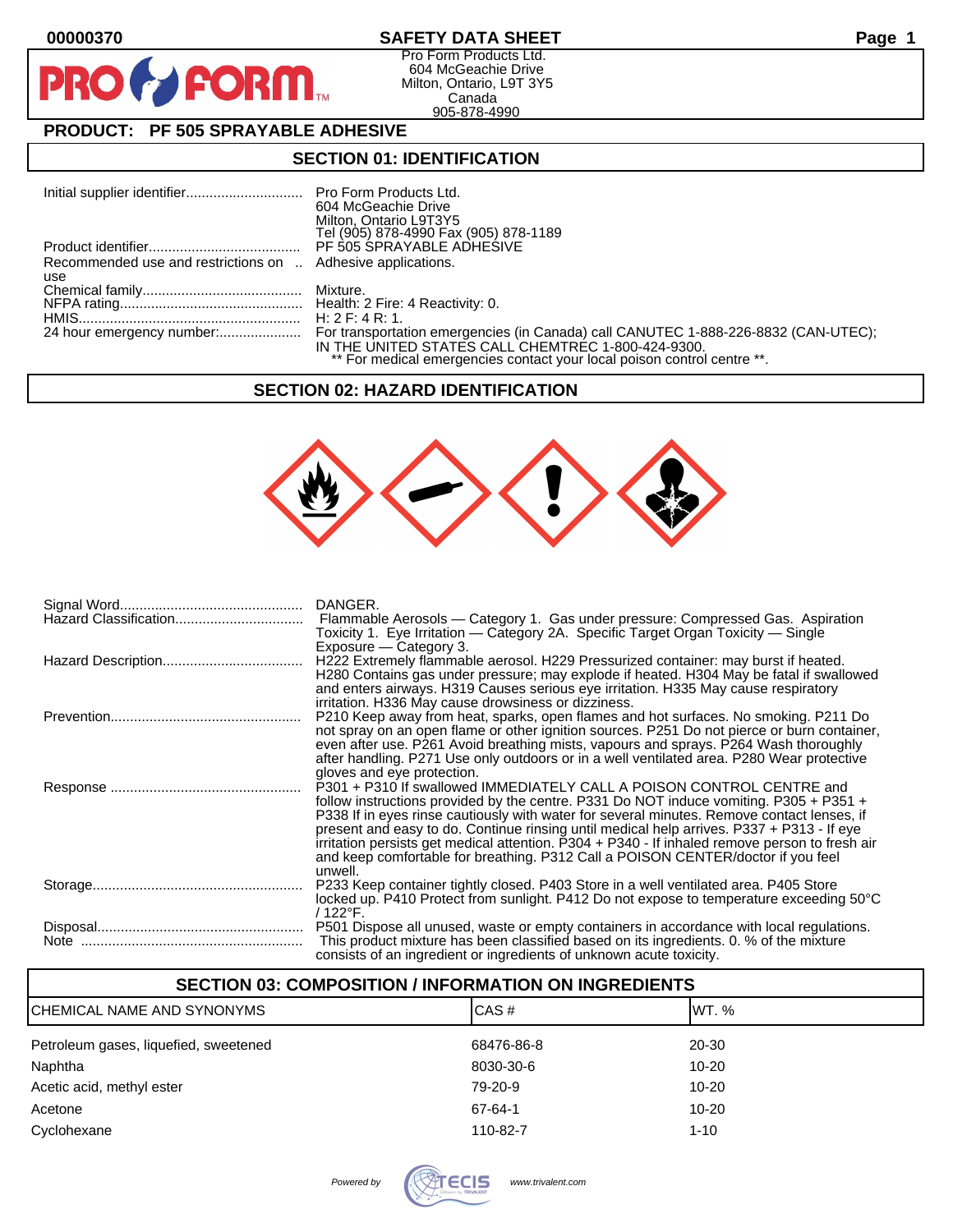### **PRODUCT: PF 505 SPRAYABLE ADHESIVE**

#### **SECTION 04: FIRST-AID MEASURES**

|                          | In case of contact, immediately flush eyes, keeping eyelids open, with plenty of water for at<br>least 15 minutes. If irritation persists, repeat flushing. Obtain medical attention immediately.                                                                                                                                                                                           |
|--------------------------|---------------------------------------------------------------------------------------------------------------------------------------------------------------------------------------------------------------------------------------------------------------------------------------------------------------------------------------------------------------------------------------------|
|                          | Immediately remove all contaminated clothing; flush skin with water for at least 15 minutes.<br>Wash clothing before reuse. If irritation persists, seek medical attention.                                                                                                                                                                                                                 |
|                          | If inhaled, remove to fresh air. If not breathing, give artificial respiration. If breathing is<br>difficult, give oxygen, obtain medical attention.                                                                                                                                                                                                                                        |
|                          | Obtain medical attention immediately. Do not induce vomiting. If spontaneous vomiting occurs have victim lean forward with head down to prevent aspiration of fluid into the lungs.<br>Never give anything by mouth to an unconscious person.                                                                                                                                               |
| whether acute or delayed | Most important symptoms and effects,  Harmful if swallowed, in contact with skin or if inhaled. Causes eye irritation. Symptoms<br>may include stinging, tearing, redness, swelling, and blurred vision. Direct contact with<br>eyes may cause temporary irritation. May cause respiratory irritation. Vapors have a narcotic effect and may cause headache, fatigue, dizziness and nausea. |
|                          | Treat victims symptomatically.                                                                                                                                                                                                                                                                                                                                                              |

### **SECTION 05: FIRE-FIGHTING MEASURES**

Suitable and unsuitable extinguishing ..... Carbon dioxide, dry chemical, foam. Water fog. Do not use water in a jet. media

Specific hazards arising from the ............. Oxides of carbon (CO, CO2). Emits fumes and smoke. Chlorine compounds. hazardous product, such as the nature of any hazardous combustion products<br>Special protective equipment and ...........

Extremely flammable aerosol. Cool fire-exposed containers with cold water spray. Heat will precautions for fire-fighters cause pressure buildup and may cause explosive rupture. Firefighter should be equipped with self-contained breathing apparatus and full protective clothing to protect against potentially toxic and irritating fumes. Keep run-off water from entering sewers and other waterways. Dike for water control.

### **SECTION 06: ACCIDENTAL RELEASE MEASURES**

 Leak/spill.................................................. Keep away from heat, sparks and flames. Eliminate all sources of ignition. Ventilate area to remove the remaining vapours. Wear recommended protective equipment. Collect and contain in suitable containers. Do not use combustible materials such as sawdust as an absorbant. Use non-sparking tools and equipment to pick up the spilled material. Spilled material and water rinses are classified as chemical waste, and must be disposed of in accordance with current local, provincial, state, and federal regulations.

#### **SECTION 07: HANDLING AND STORAGE**

| Precautions for safe handling              | Pressurized container: Do not pierce or burn, even after use. Do not use if spray button is<br>missing or defective. Do not spray on a naked flame or any other incandescent material.<br>Do not smoke while using or until sprayed surface is thoroughly dry. Do not pressurize, cut,<br>weld, braze, solder, drill, grind, or expose empty containers to heat, sparks or open flames.<br>Avoid skin and eye contact. Avoid breathing vapours or mist. Ventilate adequately,<br>otherwise wear an appropriate breathing apparatus. Ground handling equipment. Always<br>adopt precautionary measures against build-up of static which may arise from appliances,<br>handling and the containers in which product is packed. Keep container closed when not in<br>use. Employees should wash hands and face before eating or drinking. |
|--------------------------------------------|----------------------------------------------------------------------------------------------------------------------------------------------------------------------------------------------------------------------------------------------------------------------------------------------------------------------------------------------------------------------------------------------------------------------------------------------------------------------------------------------------------------------------------------------------------------------------------------------------------------------------------------------------------------------------------------------------------------------------------------------------------------------------------------------------------------------------------------|
| Conditions for safe storage, including any | Keep away from heat, sparks, and open flames. Store away from strong oxidizers. Keep                                                                                                                                                                                                                                                                                                                                                                                                                                                                                                                                                                                                                                                                                                                                                   |
| incompatibilities                          | away from acids and alkalis. Store in a cool, dry and well ventilated area.                                                                                                                                                                                                                                                                                                                                                                                                                                                                                                                                                                                                                                                                                                                                                            |

# **SECTION 08: EXPOSURE CONTROLS / PERSONAL PROTECTION**

| <b>INGREDIENTS</b>                       | <b>ACGIH TLV</b><br>TWA | <b>STEL</b>     | <b>OSHA PEL</b><br>IPEL | <b>STEL</b>     | <b>NIOSH</b><br><b>IREL</b> |
|------------------------------------------|-------------------------|-----------------|-------------------------|-----------------|-----------------------------|
| Petroleum gases,<br>liquefied, sweetened | Not established         | Not established | Not established         | Not established | Not established             |
| Naphtha                                  | Not established         | Not established | 400 mg/m3               | Not established | 400 mg/m3                   |
|                                          | $400$ ppm               |                 |                         |                 |                             |
| Acetic acid, methyl ester                | $200$ ppm               | Not established | $200$ ppm               | Not established | Not established             |
| CA ON: 200ppm (TWA), 250ppm (STEV-C)     |                         |                 |                         |                 |                             |
| Acetone                                  | 250 ppm TLV             | 500 ppm         | $1,000$ ppm             | Not established | $250$ ppm                   |
| CA ON: 500ppm (TWA); 750ppm (STEL)       |                         |                 |                         |                 |                             |
| Cyclohexane                              | $100$ ppm               | Not established | 1050 mg/m3              | Not established | 1050 mg/m3                  |

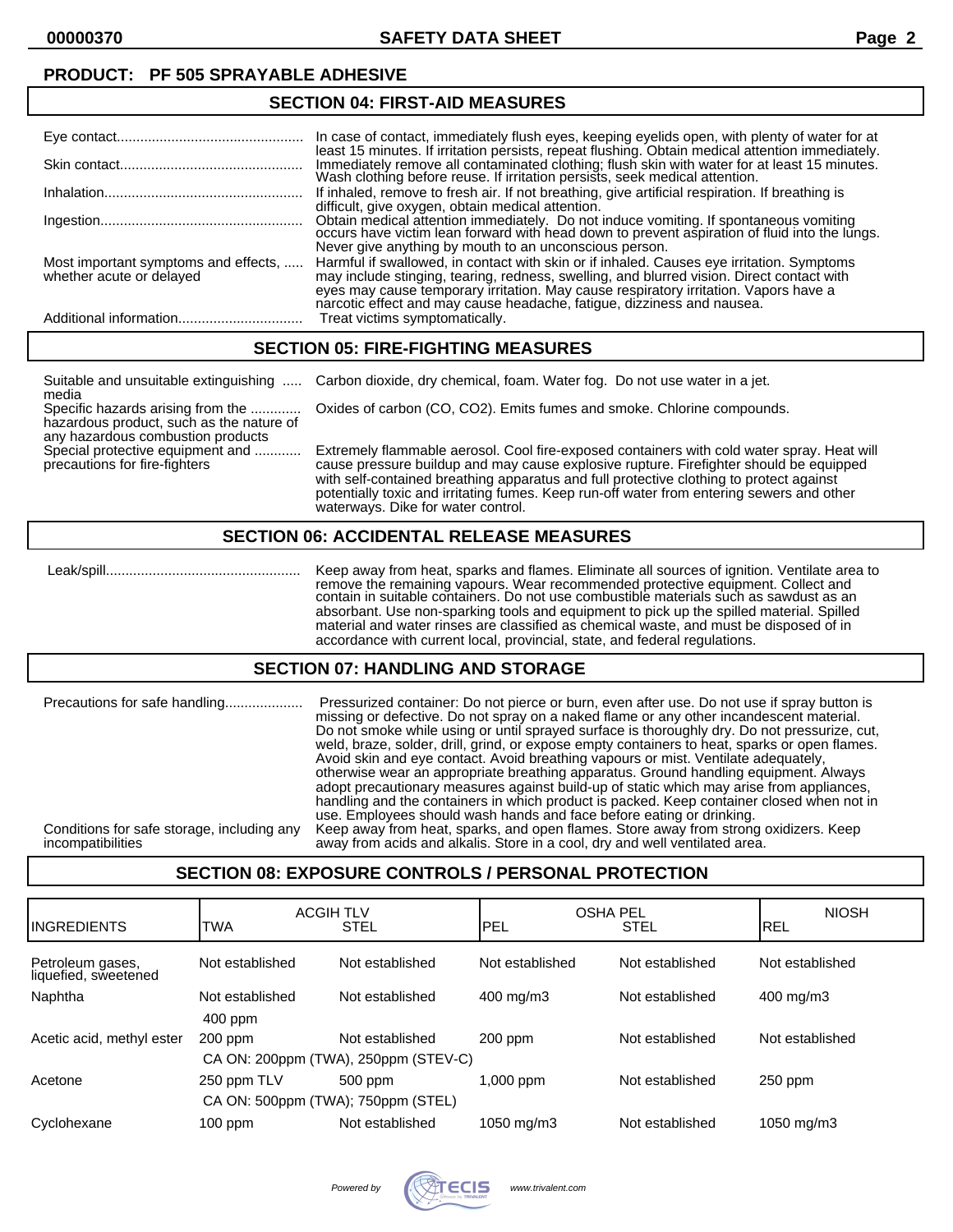#### **PRODUCT: PF 505 SPRAYABLE ADHESIVE**

### **SECTION 08: EXPOSURE CONTROLS / PERSONAL PROTECTION**

| Personal Protective Equipment    |                                                                                                                                                                                                                                                                                                                                        |  |  |
|----------------------------------|----------------------------------------------------------------------------------------------------------------------------------------------------------------------------------------------------------------------------------------------------------------------------------------------------------------------------------------|--|--|
|                                  | Local exhaust ventilation is recommended. Wear an appropriate, properly fitted respirator<br>when contaminant levels exceed the recommended exposure limits. Use NIOSH approved<br>respirator or equipment. Do not exceed the use limits of the respirator.                                                                            |  |  |
|                                  | Chemical safety goggles. Chemical safety goggles and full faceshield if a splash hazard<br>exists.                                                                                                                                                                                                                                     |  |  |
|                                  | Chemical resistant gloves.                                                                                                                                                                                                                                                                                                             |  |  |
|                                  | Wear adequate profective clothes.                                                                                                                                                                                                                                                                                                      |  |  |
|                                  | Safety boots per local regulations.                                                                                                                                                                                                                                                                                                    |  |  |
|                                  | Eye wash facility and emergency shower should be in close proximity. Employees should<br>wash their hands and face before eating, drinking, or using tobacco products.                                                                                                                                                                 |  |  |
| Appropriate engineering controls | Provide natural or mechanical ventilation to control exposure levels below airborne<br>exposure limits. Local mechanical exhaust ventilation should be used at sources of air                                                                                                                                                          |  |  |
|                                  | contamination, such as open process equipment, or during purging operations, to capture<br>gases and fumes that may be emitted. Standard reference sources regarding industrial<br>ventilation (ie. ACGIH industrial ventilation) should be consulted for quidance about<br>adequate ventilation. Explosion-proof exhaust ventilation. |  |  |

#### **SECTION 09: PHYSICAL AND CHEMICAL PROPERTIES**

| Appearance/Physical state                      | Aerosol.                           |
|------------------------------------------------|------------------------------------|
|                                                | Beige.                             |
|                                                | Solvent odour.                     |
| Odour threshold (ppm)                          | Not available.                     |
|                                                | No data.                           |
| Vapour pressure (psig)                         | No data.                           |
|                                                | No data.                           |
| Relative Density (Specific Gravity)            | 0.733.                             |
| Melting / Freezing point (deg C)               | Not available.                     |
|                                                | Practically insoluble in water.    |
| Initial boiling point / boiling range (deg C). | No data.                           |
|                                                | No data.                           |
| Flash point (deg C), method                    | $-96.4 C / - 141 F.$ (propellant). |
| Auto ignition temperature (deg C)              | Not available.                     |
| Upper flammable limit (% vol)                  | No data.                           |
| Lower flammable limit (% vol)                  | No data.                           |
| Partition coefficient - n-octanol/water        | Not available.                     |
|                                                | 3.70 lbs/USG, 443.37 g/L.          |
| Decomposition temperature                      | Not available.                     |
|                                                | Not available.                     |
|                                                |                                    |

## **SECTION 10: STABILITY AND REACTIVITY**

|                                       | Stable at normal temperatures and pressures.            |
|---------------------------------------|---------------------------------------------------------|
|                                       | Avoid heat, sparks and flames.                          |
| Possibility of hazardous reactions    | Will not occur under normal temperature and pressure.   |
| Conditions to avoid, including static | Strong oxidizers. Strong bases. Strong alkalis. Extreme |
| discharge, shock or vibration         |                                                         |
| Hazardous decomposition products      | Decomposition may produce fumes, smoke, oxides of c     |

ormal temperatures and pressures. sparks and flames. Conditions to avoid, including static ......... Strong oxidizers. Strong bases. Strong alkalis. Extreme temperatures.

cts.......... Decomposition may produce fumes, smoke, oxides of carbon and hydrocarbons.

## **SECTION 11: TOXICOLOGICAL INFORMATION**

| IINGREDIENTS                          | <b>LC50</b>                                                                                            | LD50                                                      |
|---------------------------------------|--------------------------------------------------------------------------------------------------------|-----------------------------------------------------------|
| Petroleum gases, liquefied, sweetened | $31mg/L$ (Rat) 4 hr                                                                                    | No data                                                   |
| Naphtha                               | 15,000 ppm RAT 4 HOURS                                                                                 | > 25 mL/kg RAT ORAL                                       |
| Acetic acid, methyl ester             | 16000 ppm (Rat) 4 h                                                                                    | LD50 5001 mg/kg oral rat LD50<br>5001 mg/kg dermal rabbit |
| Acetone                               | 50,100 mg/m3 8 hours, rat                                                                              | 5,800 mg/kg (rat oral)                                    |
| Cyclohexane                           | 13.9 mg/L/4h Rat                                                                                       | >5000 mg/kg Rat Oral                                      |
| Acute Toxicity Estimate (ATE)         | ATE mix (oral): . 26344 mg/kg . ATE mix (dermal): . 24086 mg/kg . ATE mix<br>$(inhalation)$ : 106 mg/l |                                                           |
|                                       | Eye contact. Skin contact. Skin absorption. Inhalation.                                                |                                                           |